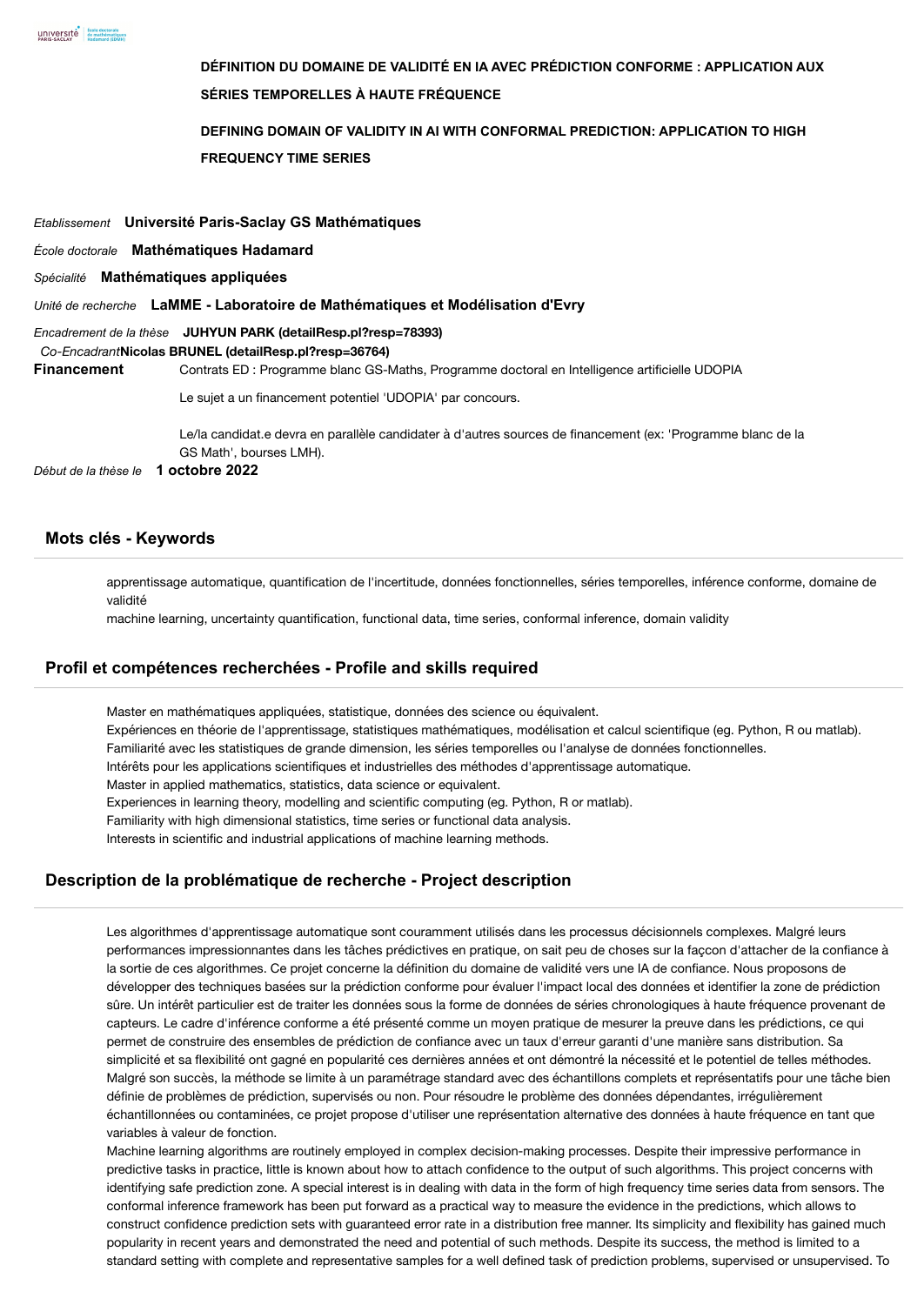address the problem of dependent data, irregularly sampled or contaminated, this project proposes to utilize an alternative representation of high frequency data as function valued variables.

### **Thématique / Domaine / Contexte**

uncertainty quantification, trusted AI, complex data, applications in mobility, transportation and energy

machine learning, statistics, data science, statistical learning

We contribute to trusted AI as it is now a major challenge for the development of AI in our society. The unprecedented progress in performance and scalability of Machine Learning models has permitted to address and solve impressively difficult problems. There is no doubt on the role of AI in the industry or for improving the society, nevertheless one of the major hurdles to mass adoption lies in the identification of high-risk use cases that needs reliable AI solutions. The EU has presented in April 2021 its regulation law project based on a risk analysis of AI use-cases: medical applications, loan granting, autonomous vehicles etc. (https://digitalstrategy.ec.europa.eu/en/policies/european-approach-artificial-intelligence)

Trustworthy AI is now a vivid scientific that aims at studying and controlling some specific properties of models: Transparency, Uncertainty and Robustness.

Quite remarkably, Uncertainty quantification is poorly addressed in machine learning in a generic way. We are particularly concerned with the recent scientific stream ``Distribution Free and Uncertainty Quantification', its interaction with explainable AI and reliability.

In this project, we focus on uncertainty in the regression. In a standard setting where the training data are independent and identically distributed (i.i.d.) from unknown distribution, the solution for uncertainty quantification is well known. The conformal prediction framework allows us to construct a prediction set that contains the new response variable with high probability. It does so by introducing a conformity score function, which is a function of training data and the new observations. This property is known as marginal validity and does not vary over the feature space. A more relevant concept for understanding the effect of the features would be the conditional validity. However, it is known to be impossible to achieve the conditional validity in a meaningful sense. Instead a weaker form of local validity is proposed, which amounts to partitioning the feature space into subsets and construct the prediction set locally. Although valid for any choice of the score function, efficiency measured by the volume of the sets depends on the choice of scoring method, that is, a poor choice of the scoring function can create a prediction set with too large volume. The algorithm is computationally intensive and is difficult to scale up to high dimensional problems. For computational efficiency, inductive or splitting conformal method is generally adopted. A more efficient variant of jackknife method based on residuals is also available. There is limited research in the non-standard setting where the data are not i.i.d. which is the focus of this project.

### **Objectifs**

We aim at developing uncertainty quantification techniques based on Conformal Prediction (CP) in order to give insight into the domain of validity of the model. In particular, we aim at evaluating the usage of uncertainty in building the domain of validity.

The domain of validity is not yet uniquely defined. In particular, we are interested in computing confidence intervals for identifying the domain of validity based on a measure of precision of the prediction. In addition, the domain of validity is also the domain where the decisions of the models are easily understood, i.e intelligible.

We propose to focus on the construction of CP with conditional coverage in order to

(i) have local confidence intervals of various lengths that help locate safe prediction zones

(ii) complement local explainable approaches such as Same Decision Probabilities (SDP, Amoukou and Brunel, 2021). In that case, we select subsets of locally important variables by looking for variables that inflate significantly the confidence intervals when they are missing.

This domain of validity should be defined in realistic settings, with possible missing data, anomalies or outliers.

## **Méthode**

We consider the problem of uncertainty quantification and domain validity in the regression with dependent data, such as high frequency time series responses. We approach this problem by transforming the time series responses to function valued variables. We develop the conformal inference framework for functional regression. It is not trivial to identify or parametrize the class of regression models with functional responses, with potentially scalar, vector or functional covariates. We will consider the class of nonparametric models utilizing the metric space approach for function valued variables.

#### **Résultats attendus - Expected results**

New methodology contributing to uncertainty quantification with dependent data, relation to domain validity, including its validation and implementation.

### **Précisions sur l'encadrement - Details on the thesis supervision**

It will follow the standard protocol in EDMH. There will be regular meetings between supervisors and the student (normally once a week). The student will have an opportunity to attend and present at topic specific research coures and conferences for further research training. A research committee will be formed to follow up the progress of the study.